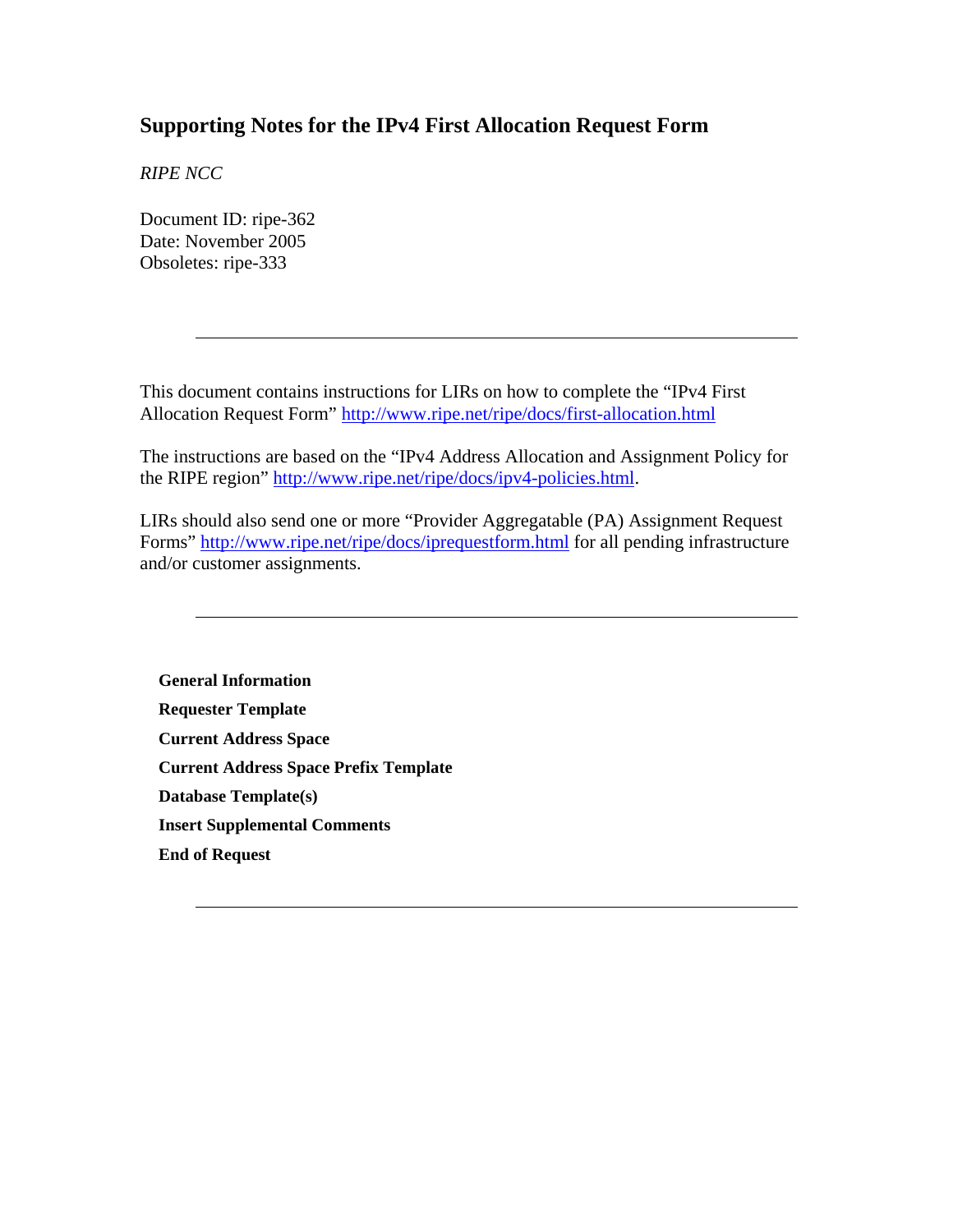### <span id="page-1-0"></span>**General Information**

```
#[GENERAL INFORMATION]# 
% 
% Please add your RegID. 
request-type: ipv4-first-alloc 
form-version: 1.1 
x-ncc-regid: nl.bluelight
```
Please do not change the value of the "request-type:" and "form-version:" fields.

Enter your Registry Identifier (RegID) in the "x-ncc-regid:" field. RegIDs have the following format: <country code>.<name>. If you do not know your RegID, please contact <ncc@ripe.net>.

# **Requester Template**

```
#[REQUESTER TEMPLATE]# 
% 
% Please add your contact details. 
name: John Smith
phone: +123 45 678910
fax-no: +123 45 678911
email: john@bluelight.ripe.net
nic-hdl: HOHO1-RIPE
```
Enter your contact details in the requester template. You must be a registered contact for the LIR. The LIR Portal (https://lirportal.ripe.net) contains the list of registered contacts for your LIR.

Please use the international dialling codes (for example, +31 for the Netherlands,) in the "phone:" and "fax-no:" fields.

Enter your NIC handle in the "nic-hdl:" field, if you have one.

# **Current Address Space**

```
#[CURRENT ADDRESS SPACE]# 
% 
% Are you currently using any address space? (Yes/No) 
current-address: Yes
```
Enter 'Yes' in the "current-address:" field if there is any address space registered to your organisation in the RIPE Whois database.

## **Current Address Space Prefix Template**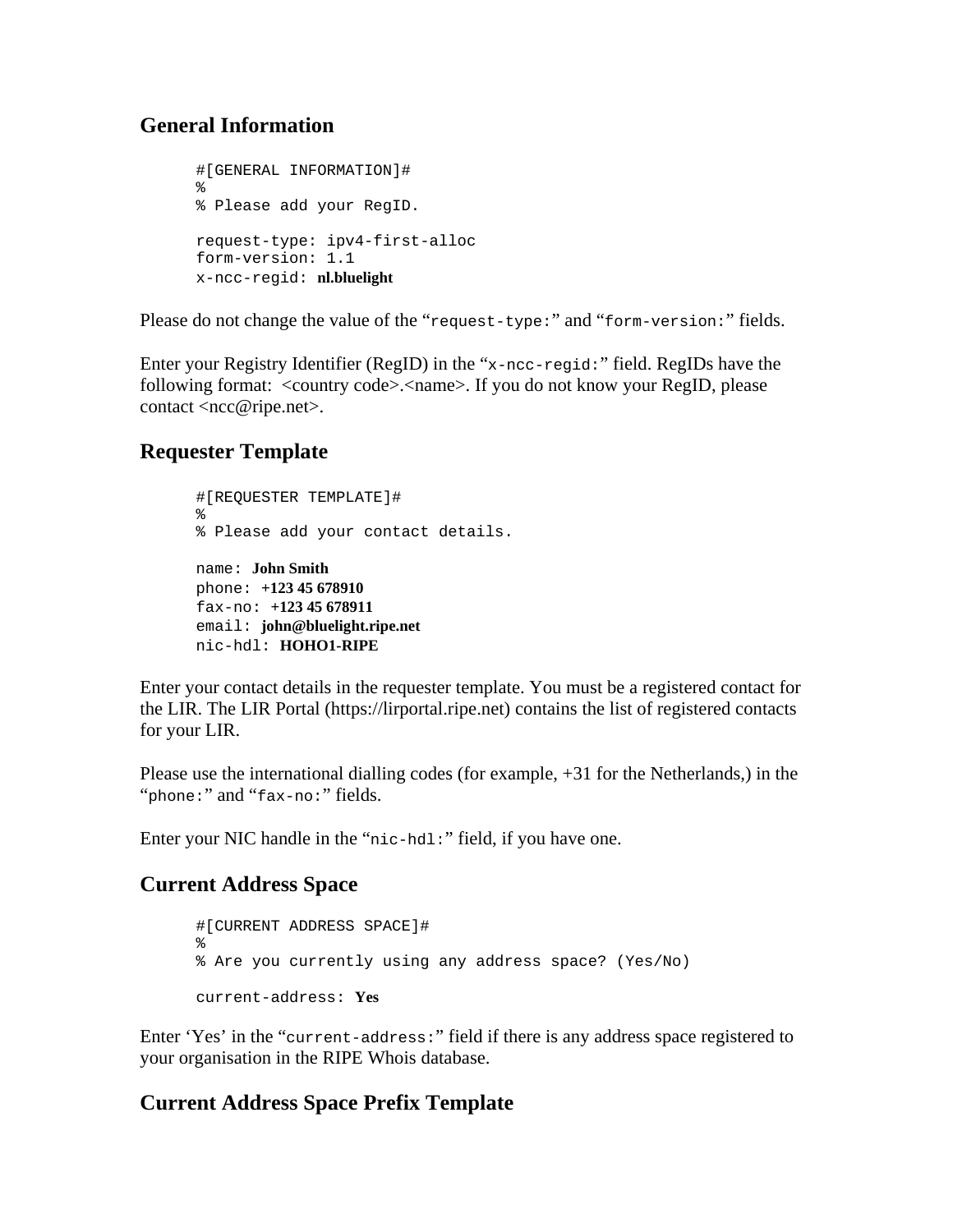```
 #[CURRENT ADDRESS SPACE PREFIX TEMPLATE]# 
\frac{1}{6} % If yes, which address prefix are you using? 
       actual-prefix: 192.0.2.0/24
       actual-prefix: 2001:DB8:5::/48
```
If you have entered 'Yes' in the "Current Address Space" section, please list all of your address space in the "actual-prefix:" field. Please specify address prefixes using slash notation (for example, x.x.x.x/xx or y:y:y::/yy). You can repeat the "actualprefix:" field as many times as needed.

## **Database Template(s)**

| #[DATABASE TEMPLATE(S)]#<br>୫ |                                          |
|-------------------------------|------------------------------------------|
| ి                             | Please complete all of the fields below. |
|                               |                                          |
| inetnum:                      |                                          |
| netname:                      |                                          |
| descr:                        | <b>Bluelight B.V.</b>                    |
| country:                      | NL                                       |
| orq:                          | <b>ORG-Bb2-RIPE</b>                      |
| admin-c:                      | <b>HOHO1-RIPE</b>                        |
| $tech-c$ :                    | <b>HOHO1-RIPE</b>                        |
| status:                       | ALLOCATED PA                             |
| $mnt-by$ :                    | RIPE-NCC-HM-MNT                          |
| $mnt-lower$ :                 | <b>BLUELIGHT-MNT</b>                     |
| $mnt$ -routes:                | <b>BLUELIGHT-MNT</b>                     |
| notify:                       | john@bluelight.ripe.net                  |
| changed:                      | hostmaster@ripe.net                      |
| source:                       | RIPE                                     |

Leave the "inetnum:" and "netname:" fields empty as we (the RIPE NCC) will complete them.

Enter the legal name of the LIR's organisation in the "descr:" field.

Enter the ISO country code of the LIR's organisation in the "country:" field.

Enter the org-ID of the LIR's organisation object in the "org:" field. If you don't know your LIR's org-ID, you can find it in the Organisation Object Editor ([https://lirportal.ripe.net](https://lirportal.ripe.net/)).

Person and role objects contain information about people. Each object has a unique NIC handle (nic-hdl). You can create person and role objects using webupdates ([https://www.ripe.net/webupdates\)](https://www.ripe.net/webupdates).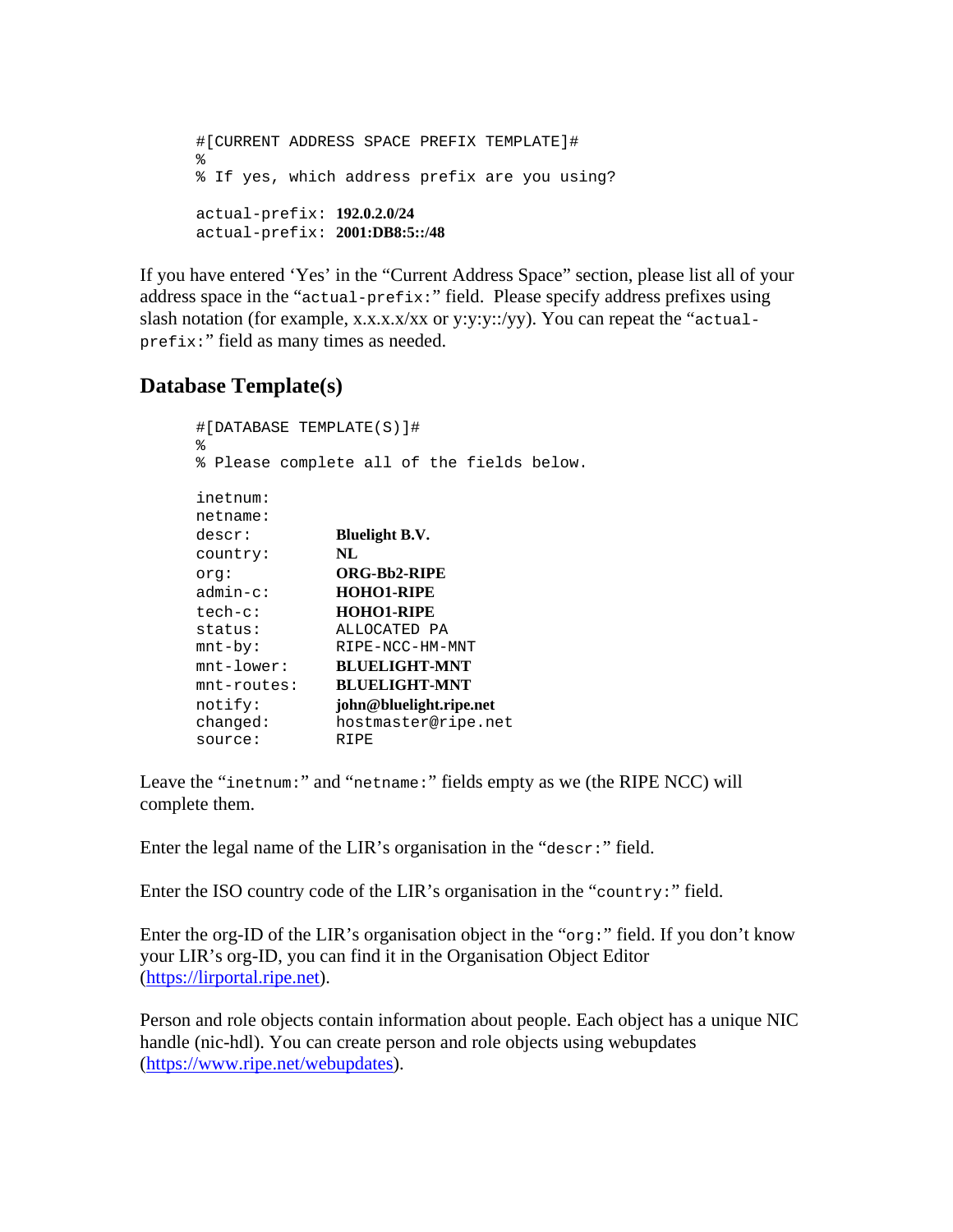<span id="page-3-0"></span>The nic-hdl of the role or person object in the "admin-c:" field should reflect someone who is administratively responsible for the network.

The nic-hdl of the role or person object in the "tech-c:" field should reflect someone who has technical knowledge of the network.

Maintainers protect objects in the RIPE Whois database. They contain the information needed to authorise creation, deletion or modification of these objects. You can create maintainers using the Maintainer Editor [\(https://lirportal.ripe.net\)](https://lirportal.ripe.net/).

The "mnt-by:" field must be RIPE-NCC-HM-MNT. You will be able to update your allocation object using the Allocation Editor [\(https://lirportal.ripe.net](https://lirportal.ripe.net/)).

The "mnt-lower:" field shows which maintainer authorises the creation of inetnum objects (i.e. assignments) within the allocation block.

The "mnt-routes:" field shows which maintainer authorises the creation of route objects for the allocation block.

The RIPE Whois database must contain all of the objects that you enter.

We will send an email to the email address in the "notify:" field every time the allocation object is updated.

The "changed:" field must be hostmaster@ripe.net.

The "source:" field must be RIPE.

#### **Insert Supplemental Comments**

```
#[INSERT SUPPLEMENTAL COMMENTS]# 
% 
% Please add more information if you have specific 
% addressing needs.
```
**We will send one infrastructure request (/24) and three customer requests (/27 each) later today. This is for all of our immediate addressing needs.** 

You can use this space for additional information that you think will be helpful for us when we evaluate your request.

#### **End of Request**

#[END of REQUEST]#